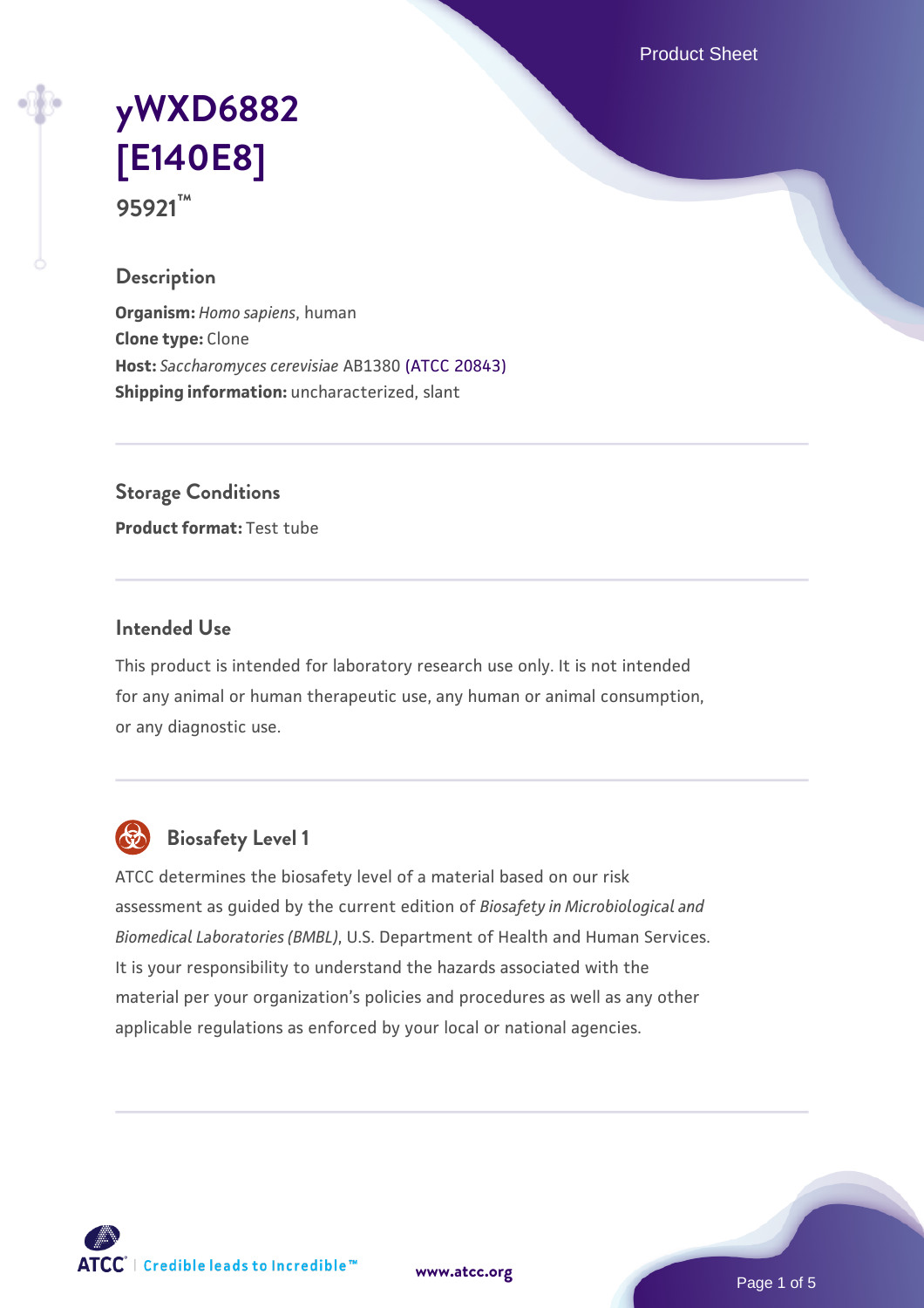### **Certificate of Analysis**

For batch-specific test results, refer to the applicable certificate of analysis that can be found at www.atcc.org.

### **Insert Information**

**Type of DNA:** genomic **Genome:** Homo sapiens **Chromosome:** X **Gene name:** DNA Segment **Gene product:** DNA Segment **Contains complete coding sequence:** Unknown

### **Vector Information**

**Type of vector:** YAC **Markers:** SUP4; URA3; TRP1

### **Growth Conditions**

**Medium:**  [ATCC Medium 1245: YEPD](https://www.atcc.org/-/media/product-assets/documents/microbial-media-formulations/1/2/4/5/atcc-medium-1245.pdf?rev=705ca55d1b6f490a808a965d5c072196) **Temperature:** 30°C

### **Notes**

More information may be available from ATCC (http://www.atcc.org or 703- 365-2620).

### **Material Citation**

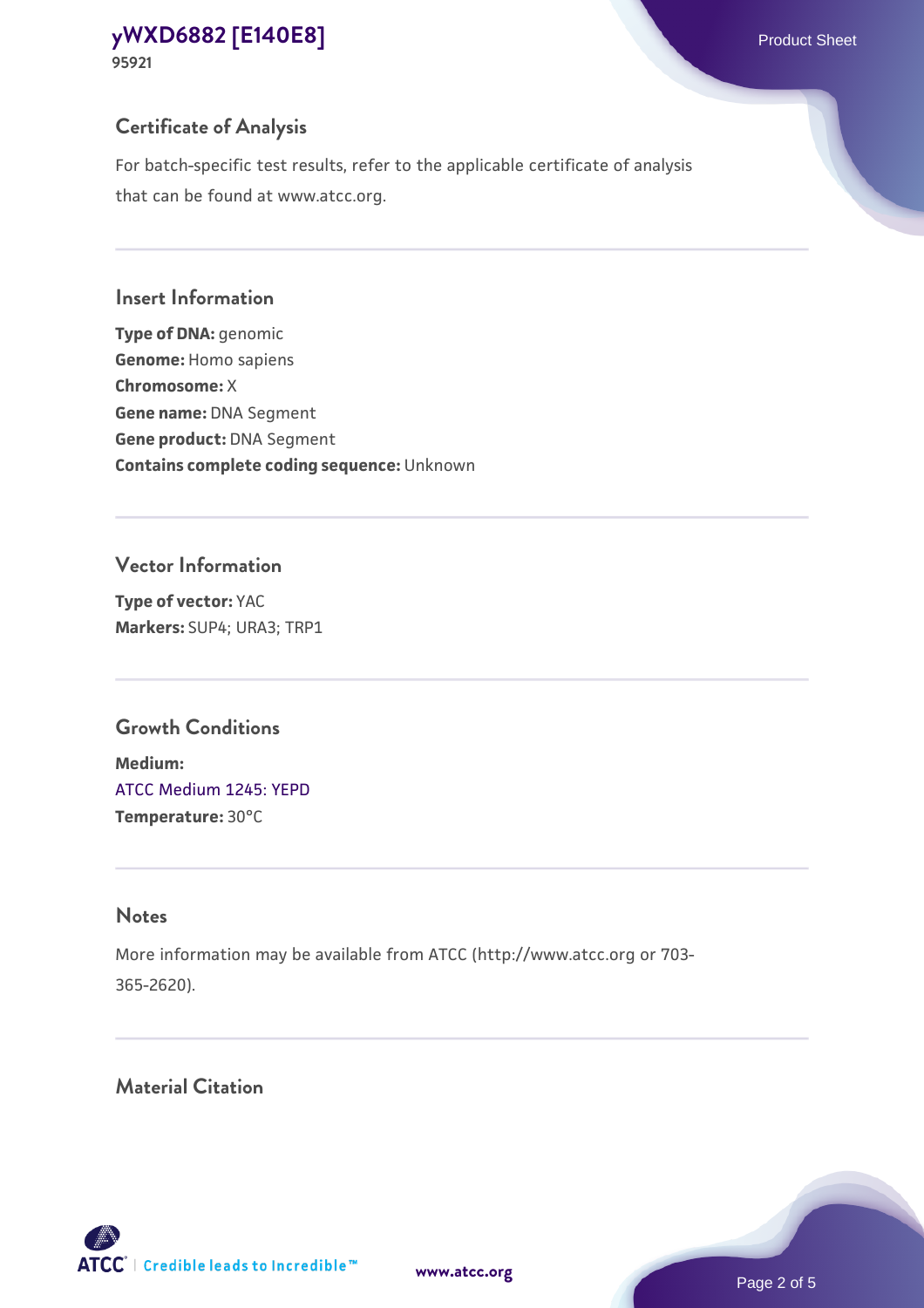If use of this material results in a scientific publication, please cite the material in the following manner: yWXD6882 [E140E8] (ATCC 95921)

#### **References**

References and other information relating to this material are available at www.atcc.org.

#### **Warranty**

The product is provided 'AS IS' and the viability of  $ATCC<sup>®</sup>$  products is warranted for 30 days from the date of shipment, provided that the customer has stored and handled the product according to the information included on the product information sheet, website, and Certificate of Analysis. For living cultures, ATCC lists the media formulation and reagents that have been found to be effective for the product. While other unspecified media and reagents may also produce satisfactory results, a change in the ATCC and/or depositor-recommended protocols may affect the recovery, growth, and/or function of the product. If an alternative medium formulation or reagent is used, the ATCC warranty for viability is no longer valid. Except as expressly set forth herein, no other warranties of any kind are provided, express or implied, including, but not limited to, any implied warranties of merchantability, fitness for a particular purpose, manufacture according to cGMP standards, typicality, safety, accuracy, and/or noninfringement.

#### **Disclaimers**

This product is intended for laboratory research use only. It is not intended for any animal or human therapeutic use, any human or animal consumption,





Page 3 of 5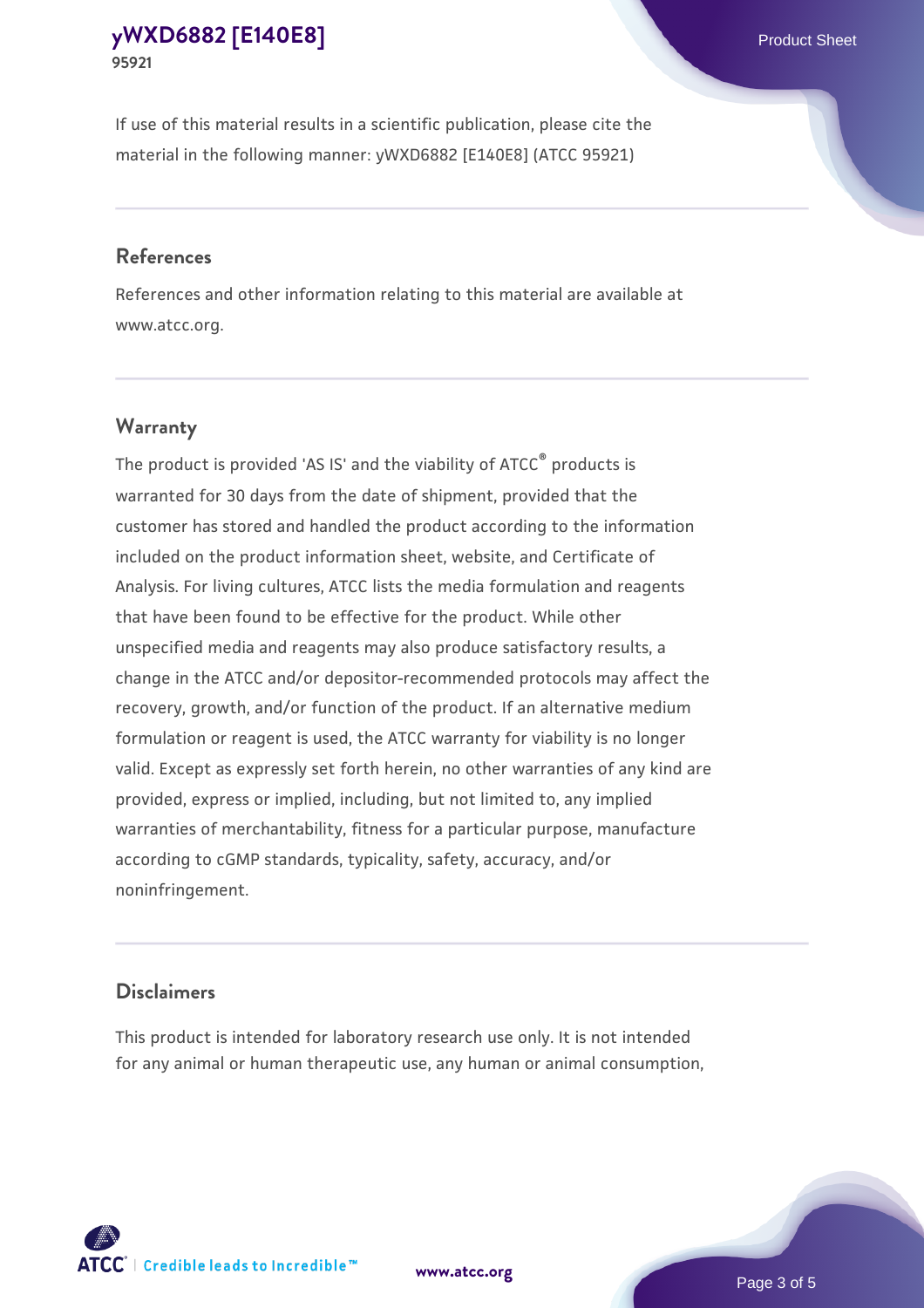or any diagnostic use. Any proposed commercial use is prohibited without a license from ATCC.

While ATCC uses reasonable efforts to include accurate and up-to-date information on this product sheet, ATCC makes no warranties or representations as to its accuracy. Citations from scientific literature and patents are provided for informational purposes only. ATCC does not warrant that such information has been confirmed to be accurate or complete and the customer bears the sole responsibility of confirming the accuracy and completeness of any such information.

This product is sent on the condition that the customer is responsible for and assumes all risk and responsibility in connection with the receipt, handling, storage, disposal, and use of the ATCC product including without limitation taking all appropriate safety and handling precautions to minimize health or environmental risk. As a condition of receiving the material, the customer agrees that any activity undertaken with the ATCC product and any progeny or modifications will be conducted in compliance with all applicable laws, regulations, and guidelines. This product is provided 'AS IS' with no representations or warranties whatsoever except as expressly set forth herein and in no event shall ATCC, its parents, subsidiaries, directors, officers, agents, employees, assigns, successors, and affiliates be liable for indirect, special, incidental, or consequential damages of any kind in connection with or arising out of the customer's use of the product. While reasonable effort is made to ensure authenticity and reliability of materials on deposit, ATCC is not liable for damages arising from the misidentification or misrepresentation of such materials.

Please see the material transfer agreement (MTA) for further details regarding the use of this product. The MTA is available at www.atcc.org.

### **Copyright and Trademark Information**

© ATCC 2021. All rights reserved.

ATCC is a registered trademark of the American Type Culture Collection.



**[www.atcc.org](http://www.atcc.org)**